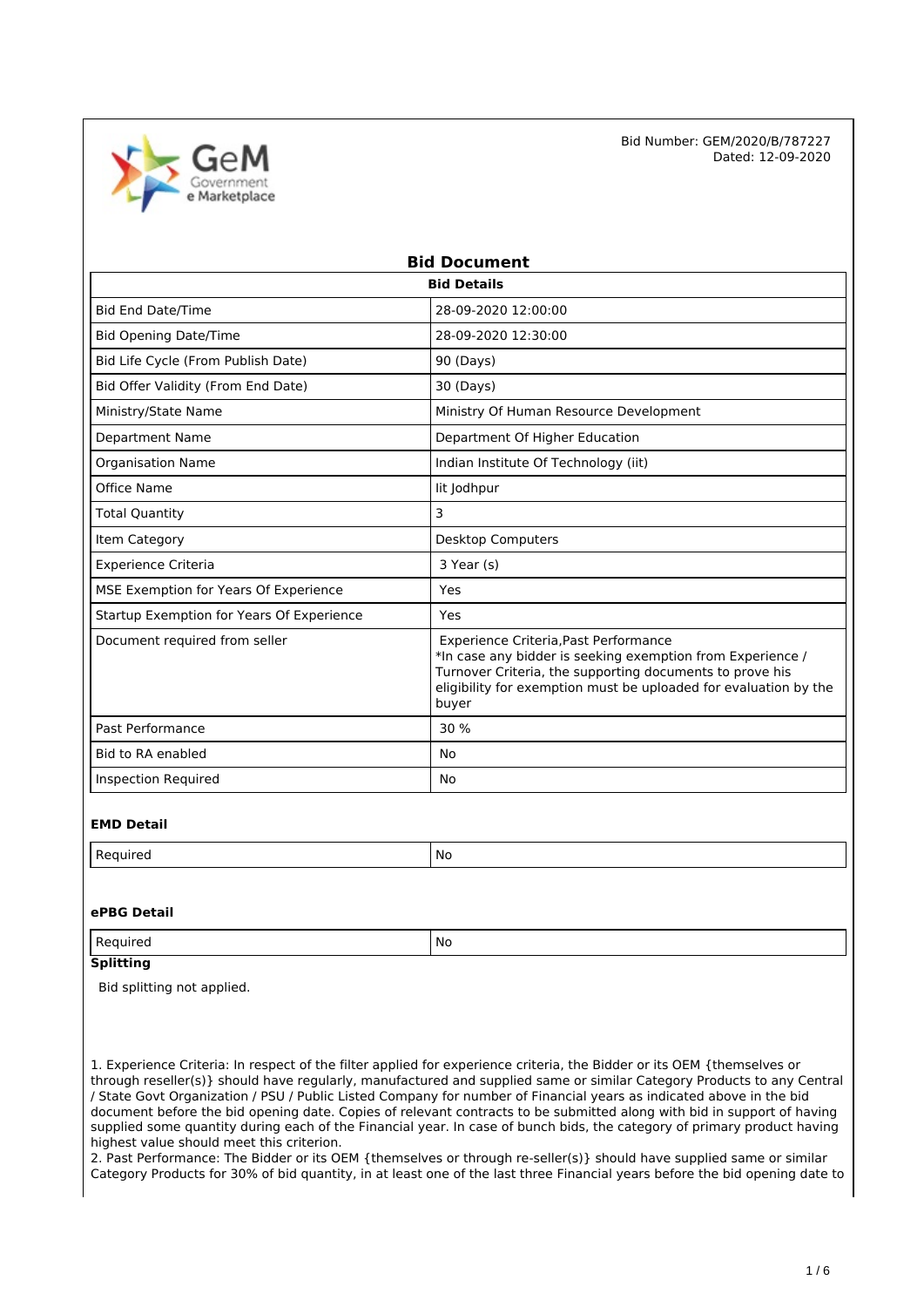any Central / State Govt Organization / PSU / Public Listed Company. Copies of relevant contracts (proving supply of cumulative order quantity in any one financial year) to be submitted along with bid in support of quantity supplied in the relevant Financial year. In case of bunch bids, the category related to primary product having highest bid value should meet this criterion.

# **Desktop Computers ( 3 pieces )**

## **Technical Specifications**

#### [\\* As per GeM Category Specification](https://bidplus.gem.gov.in/bidding/bid/showCatalogue/88GYfQ5BeaqDTxanLAk90KqUTFEoDip2hJO2VP2I6Iw)

| <b>Specification</b> | <b>Specification Name</b>                      | <b>Values</b>      | <b>Bid Requirement</b><br>(Allowed Values)                                                                                                                                                                                                                                                                                                                                                                                                                                                                                                                    |
|----------------------|------------------------------------------------|--------------------|---------------------------------------------------------------------------------------------------------------------------------------------------------------------------------------------------------------------------------------------------------------------------------------------------------------------------------------------------------------------------------------------------------------------------------------------------------------------------------------------------------------------------------------------------------------|
| Processor            | <b>Processor Make</b>                          | Intel              | Intel                                                                                                                                                                                                                                                                                                                                                                                                                                                                                                                                                         |
|                      | <b>Processor Generation</b>                    | 9                  | 9.0 Or higher                                                                                                                                                                                                                                                                                                                                                                                                                                                                                                                                                 |
|                      | <b>Number of Cores per</b><br><b>Processor</b> | 6                  | 6, 8, 10 Or higher                                                                                                                                                                                                                                                                                                                                                                                                                                                                                                                                            |
|                      | Processor Base<br>Frequency (GHz)              | 2.9                | $\ast$                                                                                                                                                                                                                                                                                                                                                                                                                                                                                                                                                        |
|                      | <b>Processor Description</b>                   | Intel Core i5      | Intel Core i5, Intel Core i7,<br>Intel Core i9 Or higher                                                                                                                                                                                                                                                                                                                                                                                                                                                                                                      |
|                      | <b>Processor Number</b>                        | Intel Core i5 9400 | Intel Core i5 8500, Intel<br>Core i5 8600, Intel Core i5<br>8600K, Intel Core i7 8700T,<br>Intel Core i7 7700K, Intel<br>Core i7 8700, Intel Core i7<br>8700K, Intel Core i5 9400,<br>Intel Core i5 9500, Intel<br>Core i5 9600, Intel Core i7<br>9700, Intel Core i9 9900,<br>Intel Core i7 9700K, Intel<br>Core i9 9900K, Intel Core i9<br>9900KS, Intel Core i9<br>9900KF, Intel Core i7<br>9700KF, Intel Core i7 9700F,<br>Intel Core i7 8086K, Intel<br>Core i5 9600K, Intel Core i5<br>9600KF, Intel Core i9 9900T,<br>Intel Core i5 9500F Or<br>higher |
|                      | Out of Band<br>Management                      | <b>NA</b>          | $\ast$                                                                                                                                                                                                                                                                                                                                                                                                                                                                                                                                                        |
|                      | Cache (MB)                                     | 9                  | $\ast$                                                                                                                                                                                                                                                                                                                                                                                                                                                                                                                                                        |
| Motherboard          | <b>Chipset Series</b>                          | Intel B Series     | Intel H Series, Intel B Series,<br>Intel Q Series Or higher                                                                                                                                                                                                                                                                                                                                                                                                                                                                                                   |
|                      | Expansion Slots (PCIe x<br>1) (Number)         | $\mathbf{1}$       | $\ast$                                                                                                                                                                                                                                                                                                                                                                                                                                                                                                                                                        |
|                      | <b>Chipset Number</b>                          | Intel B 365        | Intel Q 250, Intel Q 270,<br>Intel Q 370, Intel B 365 Or<br>higher                                                                                                                                                                                                                                                                                                                                                                                                                                                                                            |
|                      | Expansion Slots (PCIe x<br>4) (Number)         | $\mathbf 0$        | $\ast$                                                                                                                                                                                                                                                                                                                                                                                                                                                                                                                                                        |
|                      | <b>Expansion Slots (PCle x</b><br>16) (Number) | $\mathbf 1$        | $\ast$                                                                                                                                                                                                                                                                                                                                                                                                                                                                                                                                                        |
|                      | <b>Expansion Slots (PCI)</b><br>(Number)       | $\pmb{0}$          | $\ast$                                                                                                                                                                                                                                                                                                                                                                                                                                                                                                                                                        |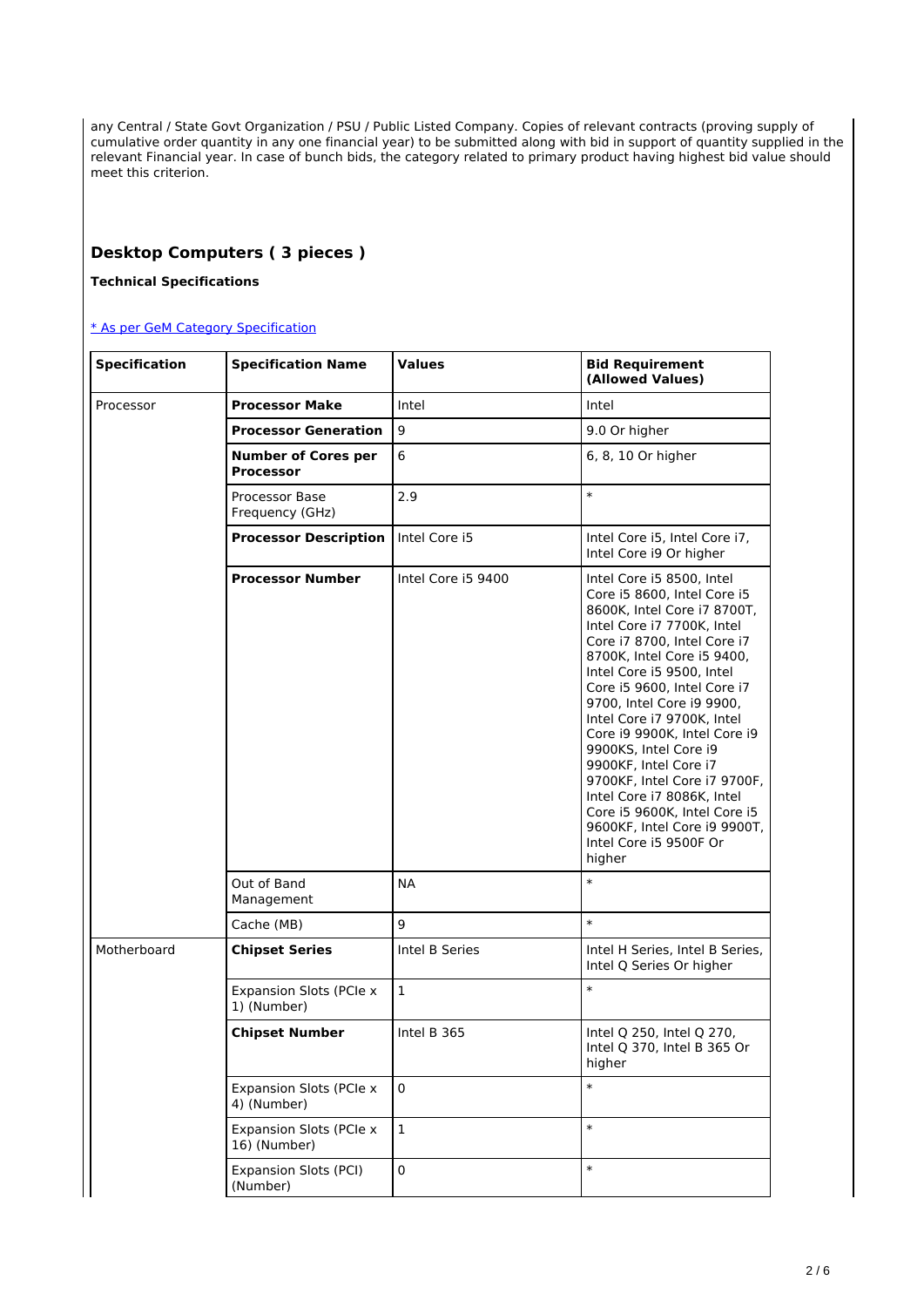|                  | <b>Expansion Slots (M Dot</b><br>2)                                   | 1              | $\ast$                                                    |
|------------------|-----------------------------------------------------------------------|----------------|-----------------------------------------------------------|
| Graphics         | <b>Graphics Type</b>                                                  | Integrated     | $\ast$                                                    |
|                  | Graphic Card<br>Description                                           | $\overline{a}$ | $\ast$                                                    |
|                  | Size of Memory in Case<br>of Dedicated Graphic<br>Card (GB)           | $\mathbf 0$    | $\ast$                                                    |
|                  | Size of VRAM in case of<br><b>Integrated Graphics</b><br>(MB)         |                | $\ast$                                                    |
| Operating System | <b>Operating System</b><br>(Factory Pre-Loaded)                       | Linux          | Linux                                                     |
|                  | Recovery Image Media                                                  |                | $\ast$                                                    |
|                  | <b>OS Certification</b>                                               | Linux          | $\ast$                                                    |
| Memory           | Type of RAM                                                           | DDR4           | $\ast$                                                    |
|                  | <b>RAM Size (GB)</b>                                                  | 8              | 8, 16, 32, 64, 128 Or higher                              |
|                  | RAM Speed (MHz)                                                       | 2666           | $\ast$                                                    |
|                  | <b>Total Numbers of DIMM</b><br>Slots Available                       | 2              | $\ast$                                                    |
|                  | Number of DIMM Slots<br>populated                                     | $\mathbf{1}$   | $\ast$                                                    |
|                  | <b>RAM Expandability up</b><br>to(using spare DIMM<br>Slots in GB)    | 32             | 32, 64, 128 Or higher                                     |
| Storage          | <b>Total Number of Internal</b><br>Bays available                     | $\mathbf{1}$   | $\ast$                                                    |
|                  | Number of 2 point 5<br>inches internal Bays                           | 0              | $\ast$                                                    |
|                  | Number of 3 point 5<br>inches Internal Bays                           | $\mathbf 1$    | $\ast$                                                    |
|                  | Number of 2 point 5<br>Inches Internal Bays<br>Populated              | 0              | $\ast$                                                    |
|                  | Number of 3 point 5<br>Inches Internal Bays<br>Populated              | $\mathbf{1}$   | $\ast$                                                    |
|                  | <b>Type of Drives used</b><br>to populate the<br><b>Internal Bays</b> | <b>HDD</b>     | HDD                                                       |
|                  | Number of Internal Bays<br>populated with HDD                         | $\mathbf{1}$   | $\ast$                                                    |
|                  | Capacity of each HDD<br>(GB)                                          | 1000 @7200 rpm | $\ast$                                                    |
|                  | <b>Total HDD Capacity</b><br>(GB)                                     | 1000           | 1000, 1500, 2000, 2500,<br>3000, 4000 Or higher           |
|                  | Number of Internal Bays<br>populated with SSD                         | $\mathbf 0$    | $\ast$                                                    |
|                  | Capacity of each SSD<br>(GB)                                          | 0              | $\ast$                                                    |
|                  | <b>Total SSD Capacity</b><br>(GB)                                     | 0              | 128, 256, 384, 512, 768, 0,<br>1024, 2048, 4096 Or higher |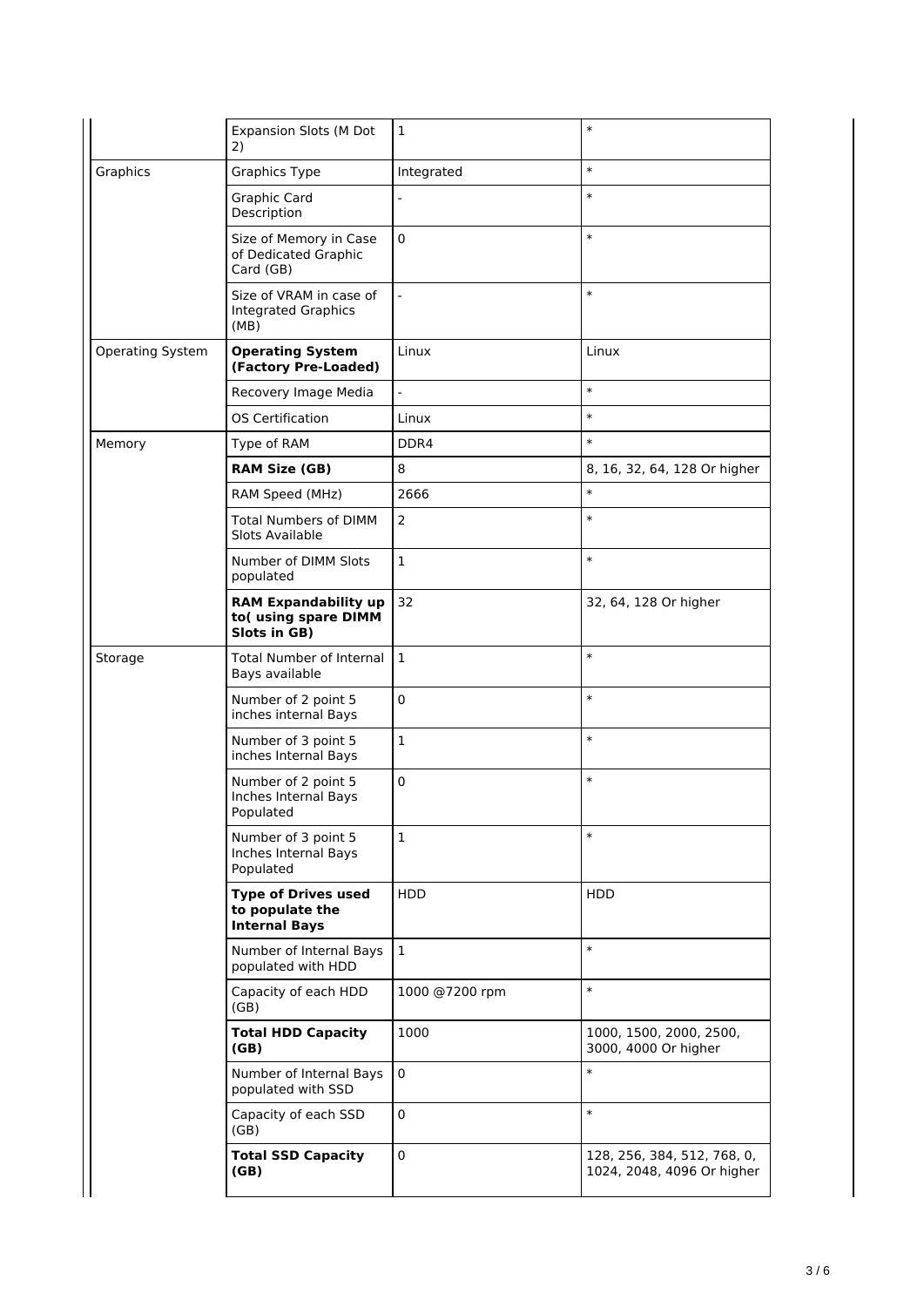|              | Number of Internal Bays<br>populated with SSHD                  | 0                                               | $\ast$                                                                      |
|--------------|-----------------------------------------------------------------|-------------------------------------------------|-----------------------------------------------------------------------------|
|              | Capacity of each SSHD<br>(GB)                                   | <b>NA</b>                                       | $\ast$                                                                      |
|              | <b>Total SSHD Capacity</b><br>in addition to 8 GB<br>Flash (GB) | 0                                               | 500, 1000, 2000, 0 Or<br>higher                                             |
|              | Optane Memory (GB)                                              | 0                                               | $\ast$                                                                      |
| Cabinet      | <b>Cabinet Form Factor</b>                                      | SFF (7 to 13 Litres)                            | SFF (7 to 13 Litres)                                                        |
|              | Cabinet Volume (Litres)                                         | L.                                              | $\ast$                                                                      |
|              | External Bays (Number)                                          | $\mathbf 1$                                     | $\ast$                                                                      |
|              | <b>Optical Drive</b>                                            | DVD R/W                                         | $\ast$                                                                      |
|              | Internal Speaker                                                | No                                              | $\ast$                                                                      |
|              | Audio-in                                                        | Yes                                             | $\ast$                                                                      |
|              | Audio-out                                                       | Yes                                             | $\ast$                                                                      |
|              | Headphone out                                                   | Yes                                             | $\ast$                                                                      |
|              | Microphone-in                                                   | Yes                                             | $\ast$                                                                      |
| Connectivity | <b>Wireless Connectivity</b>                                    | <b>Yes</b>                                      | $\ast$                                                                      |
|              | If Yes, Type of Wireless<br>Connectivity                        | Wi-Fi 802.11b/g/n                               | $\ast$                                                                      |
|              | Number of Ethernet<br>Ports                                     | $\mathbf{1}$                                    | $\ast$                                                                      |
|              | Type of Ethernet Ports                                          | 10/100/1000 on board<br>Integrated Gigabit Port | $\ast$                                                                      |
|              | <b>Bluetooth Connectivity</b>                                   | <b>Yes</b>                                      | $\ast$                                                                      |
|              | If Yes, Version of<br><b>Bluetooth Available</b>                | $\overline{4}$                                  | $\ast$                                                                      |
| Ports        | Number of USB Version<br>2 Point 0 Ports                        | 4                                               | $\ast$                                                                      |
|              | Number of USB Version<br>3 point 0 / 3 point 1, Gen<br>1 Ports  | $\overline{2}$                                  | $\ast$                                                                      |
|              | Number of USB Version<br>3 point 1, Gen 2 Ports                 | 0                                               | $\ast$                                                                      |
|              | Number of USB Type C<br>Ports                                   | 0                                               | $\ast$                                                                      |
|              | Number of Serial Ports                                          | 0                                               | $\ast$                                                                      |
|              | Number of Parallel Ports                                        | 0                                               | $\ast$                                                                      |
|              | Number of VGA Ports                                             | 1                                               | $\ast$                                                                      |
|              | Number of HDMI Ports                                            | $\mathbf{1}$                                    | $\ast$                                                                      |
|              | Number of DP Ports                                              | 0                                               | $\ast$                                                                      |
| Monitor      | Model of the Monitor                                            | $\overline{a}$                                  | $\ast$                                                                      |
|              | <b>Monitor Technology</b>                                       | <b>IPS</b>                                      | IPS Or higher                                                               |
|              | <b>LED Backlit Monitor</b><br><b>Size (INCHES)</b>              | 21.5                                            | 21.5, 22, 23, 24, 27, 23.8,<br>32 Or higher                                 |
|              | <b>Monitor Resolution</b><br>(PIXELS)                           | 1920x1080                                       | 1920x1080, 1920 x 1200,<br>3200x1800, 3840 x 2160,<br>2560 x 1440 Or higher |
|              |                                                                 |                                                 |                                                                             |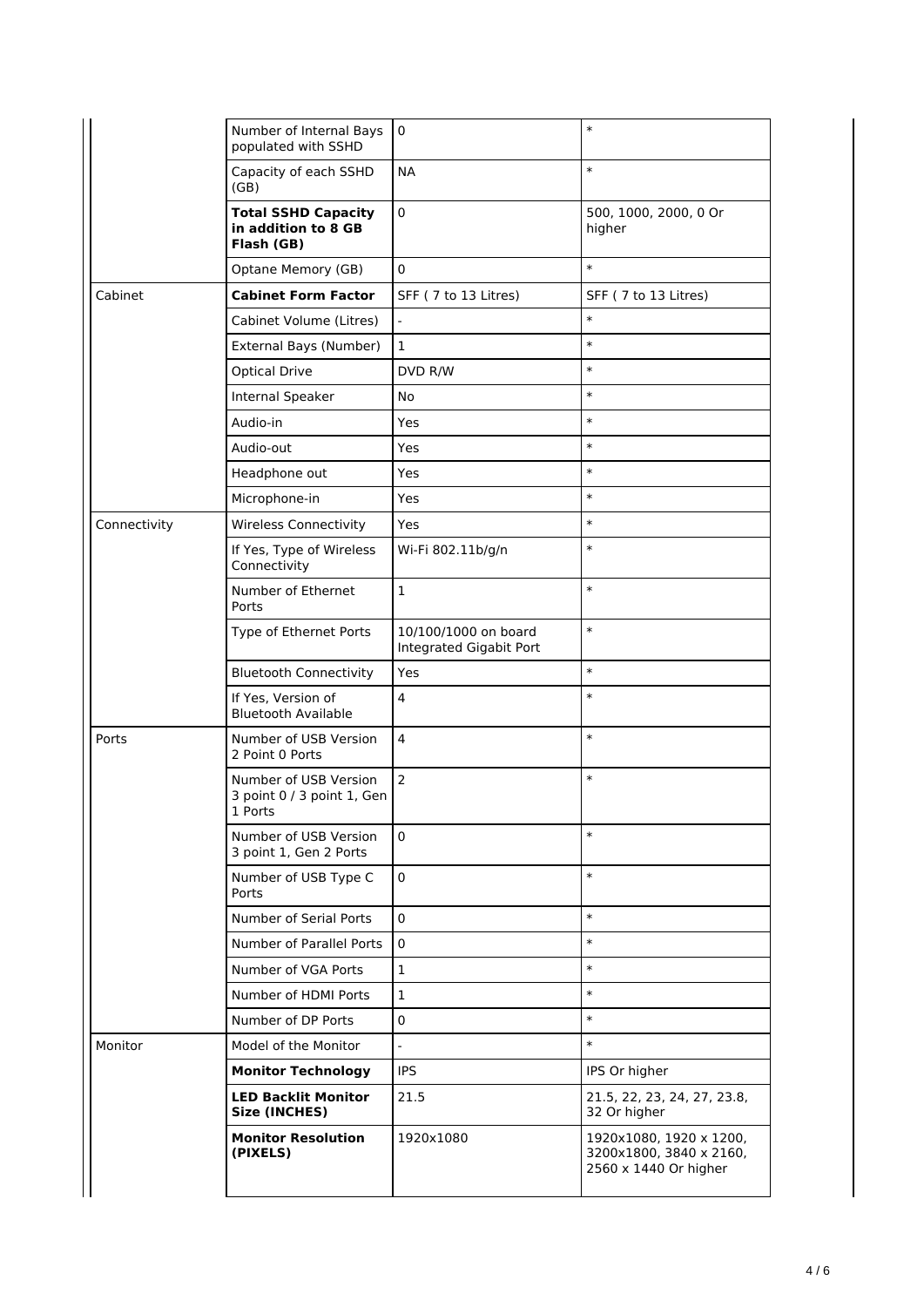|                         | <b>TCO Certification for</b><br>Monitor             | $\overline{a}$                | $\ast$      |
|-------------------------|-----------------------------------------------------|-------------------------------|-------------|
|                         | Number of VGA Ports in<br>the Monitor               | $\mathbf{1}$                  | $\ast$      |
|                         | Number of HDMI Ports in<br>the Monitor              | $\mathbf{1}$                  | $\ast$      |
|                         | Number of Display Ports<br>in the Monitor           | 0                             | $\ast$      |
|                         | Availability of Webcam<br>integrated with Monitor   | No                            | $\ast$      |
|                         | If Yes, Resolution of<br>Webcam                     | <b>NA</b>                     | $\ast$      |
|                         | Availability of Speakers<br>integrated with Monitor | No                            | $\ast$      |
|                         | If Yes, Number of<br>Speakers available             | 0                             | $\ast$      |
| Power                   | Power Supply Capacity<br>(Watt)                     | $\overline{a}$                | $\ast$      |
|                         | Minimum Power<br>Efficiency Range (%)               | $85 - 89$                     | $\ast$      |
| Certification           | <b>ROHS Compliance</b>                              | Yes                           | $\ast$      |
|                         | BEE / Energy Star for the<br>given Model            | Yes                           | $\ast$      |
| <b>Input Devices</b>    | <b>Mouse Connectivity</b>                           | Wired                         | $\ast$      |
|                         | Type of Mouse                                       | <b>Optical Scroll</b>         | $\ast$      |
|                         | Keyboard Connectivity                               | Wired                         | $\ast$      |
|                         | Type of Keyboard                                    | Standard with Rupee<br>Symbol | $\ast$      |
| Operating<br>Conditions | Minimum Operating<br>Temperature                    | 10                            | $\ast$      |
|                         | Maximum Operating<br>Temperature                    | 35                            | $\ast$      |
|                         | Minimum Operating<br>Humidity (%RH)                 | 20                            | $\ast$      |
|                         | Maximum Operating<br>Humidity (%RH)                 | 80                            | $\ast$      |
| Warranty                | On Site OEM<br><b>Warranty (Year)</b>               | 5                             | 5 Or higher |

\* Specifications highlighted in bold are the Golden Parameters.

 \* Bidders may note that In respect of non-golden Parameters, the specifications 'Values' chosen by Buyer will generally be preferred over 'Bid requirement ( allowed Values) by the Buyer.

#### **Additional Specification Documents**

## **Consignees/Reporting Officer and Quantity**

| S.No. | Consignee/Reporting<br>Officer | Address                                                                                   | Quantity | Delivery Days |
|-------|--------------------------------|-------------------------------------------------------------------------------------------|----------|---------------|
|       | Kalpana Deep                   | 342037, Indian Institute of<br>Technology Jodhpur Karwad<br>Nagaur Road Jodhpur Rajasthan |          | 15            |